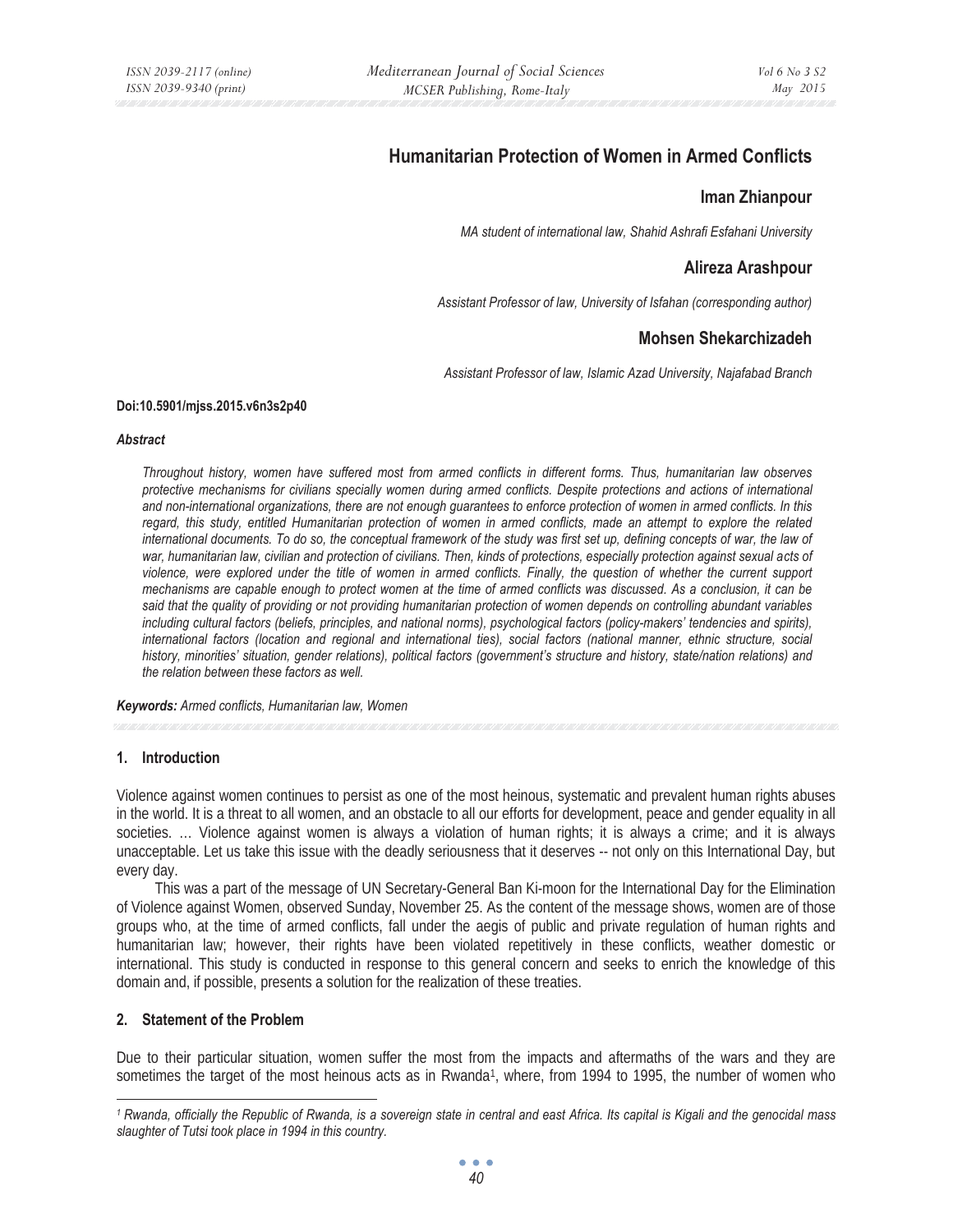were raped during the civil war was over 175,000. In this regard, the humanitarian law observes some support mechanisms for individuals, women and children in particular, from the start of armed conflicts till the end. To support civilians, especially women, the international humanitarian law deals with the rights and responsibilities of the two parties involved in the conflict, specially the rights of civilians, supporting those who are not involved in the conflict. Consequently, women, like civilians, have benefited from the international humanitarian law which imposes some limits on the ways of conflicts (Krill, 2008). Due to particular needs of individuals, especially women, this law has assigned International Committee of the Red Cross as its guardian to ensure law enforcement. This study is carried out in this regard with the same concern and with an academic approach to explore the issue of the humanitarian protection of women in armed conflicts. Reviewing international documents on armed conflicts, the researchers sought to compile and classify the kinds of protection mechanisms for women and inspect their application. In other words, this study was to answer the following questions:

- 1. What are the kinds of law and support mechanisms for women in international documents and treaties?
- 2. What are the examples of violations of women's rights in recent conflicts?
- 3. Are the current support mechanisms capable enough to protect women at the time of armed conflicts?

## **3. Methodology**

Research in humanities is done within three paradigms of positivism, interpretivism and critical. In terms of methodology, all paradigms which are not positivist are placed in qualitative methodology. Qualitative research is generally defined as a research methodology in which the finding is not obtained through statistical analysis with the intent of quantifying data. Data, in this kind of research, is collected through observation, interview, or exploring documents. This study was carried out within the second research paradigm, namely interpretivism. More specifically, through exploring documents, it was tried to find the international documents related to humanitarian law set to protect women in times of armed conflicts. The data traced and extracted from official texts including documents, treaties, resolutions, advisory opinions and literary texts, memoirs, biographies, essays and writings available in the media was detailed and compiled using analytical descriptive method to meet the aims of the study and provide an answer to the research questions.

# **4. The Conceptual Framework of the Study**

## *4.1 Conflict (war)*

War has been the most important linkage between nations since the beginning of recorded history, that is, 4,000 BC up to the present. The outbreak of wars has caused human casualties and financial damage (Ziaie Bigdeli, 2013). This problem is so continuous that Richard E. Smalley, the Noble Prize winner in Chemistry in 1996, presented war as the sixth problem, after energy, water, food, environment and poverty, in a list entitled *Top Ten Problems of Humanity for Next 50*  Years. Henderson, quoting from Beer, believes that 14,500 wars have taken place from 3,500 BC to the end of the 20<sup>th</sup> century, as a result of which 3.5 billion people have lost their lives and only 300 years of human history have been spent in peace (Henderson, 2010).

# *4.2 Law of war*

War and bloodshed has been deprecated in all cultures and every effort has been made since ancient history to regulate it, out of which ancient texts like Mahabharata and the Code of Hammurabi are worth mentioning. Holy books like the Old Testament and Quran have predicted some regulations on respecting the rival and the other party of the conflict. In general, different thinkers, since Middle Ages, have come up with various theories, including just war (jus bellum), jus ad bellum or right to war and right at war; however, it was Saint Petersburg Declaration of 1868 which set forth the prohibition of unnecessary suffering for the first time. The declaration stipulates 'that the only legitimate object which States should endeavor to accomplish during war is to weaken the military forces of the enemy' (Ramezani Ghavamabadi, 2010). Consequently, communities endeavor to humanize the war phenomenon as much as possible in general and the importance of conflict and the ways of its prevention for the lawyers of International Law has led to setting forth the issue of *Law of War*.

*Law of War* consists of a set of international law regulations governing the mutual relations of belligerent countries in an international armed conflict or between belligerent and neutral countries. The parties involved in such a conflict are bound to observe the regulations during their belligerent operations (Ziaie Bigdeli, 2001). *Law of War* contains regulations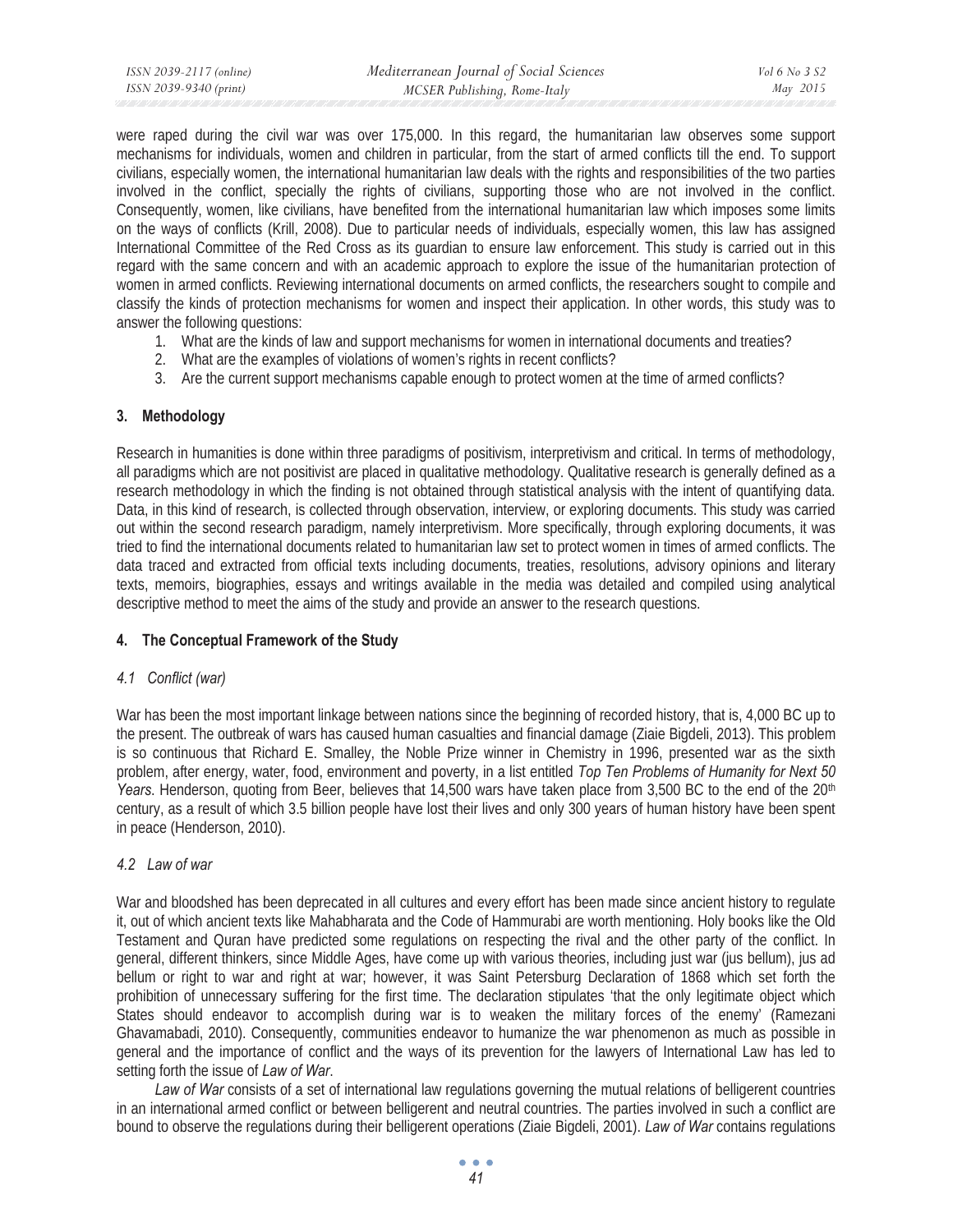to bring the leading and controlling of armed conflicts under legal order, humanize them and reduce their damaging and devastating effects (Ziaie Bigdeli, 2013).

#### *4.3 Humanitarian law*

The concept of Humanitarian Law has replaced the concept of Law of War in general or the concept of "the Law of Armed Conflict" in a more comprehensive way (Ghorbannia, 2011). Humanitarian Law is one of the oldest branches of public international law (Zamani, 1999) and in its most general and classic definition it "refers to international regulations that seeks to alleviate human pains caused by war" (Solis, 2010, 22). In other words, "humanitarian law is a set of international customary or conventional laws which specifically monitors the belligerent forces conduct in international or non-international armed conflicts; it is a branch of public international law governing the use of armed force and treatment of persons during an armed conflict" (Ghorbannia, 2011).

Humanitarian law "on the one hand, is a branch of international human rights, and on the other hand, is a branch or aspect of the Law of War or the international law of armed conflicts" (Ziaie Bigdeli, 2001). It can also be claimed that humanitarian law "is considered a developed or reinforced form of traditional international law of war (Rights of War). In this regard, today, most of war regulation includes those international armed conflicts which the involved parties do not consider as war. The term "International Humanitarian Law" refers to this shift" (Fleck, 2012, 29).

What nowadays is recognized as international humanitarian law consists of two branches of law applicable in armed conflicts: law of Hague and law of Geneva. Law of Hague specifies in particular regulations concerning the laws and customs of war on land and belligerents' rights and tasks in military operation, limiting the parties' right of choosing and using tools and ways and instruments of damaging the enemy in an international armed conflict. It protects people, properties and objects which have been damaged or will be damaged in hostilities. Law of Geneva protects war victims and intends to provide guarantee for non-combatants and members of armed forces who have laid down their arms and those placed hors de combat. It consists of conventions of 1864, 1906, 1929 and especially 1949. Although these two branches of law continued to develop separately, they gradually formed an integral combined system in whose modification two amendment protocols of 1977 played a significant role2 (Ghorbannia, 2011)

## *4.4 Civilian*

According to principle of distinction in customary humanitarian law, the belligerents must distinguish between civilians and combatants. Attacks can be carried out only against combatants. Attacks must not be directed against civilians (Henckaerts & Doswald-Beck, 2008). Differentiating between military personnel 3 and civilians is an example of international community's effort to protect people who are not directly involved in armed conflict against its perils and damaging effects (Pourmohammadi, 2012). Principle of distinction between civilians and combatants was first laid down in Saint Petersburg Declaration of 1868, stipulating that "that the only legitimate object which States should endeavor to accomplish during war is to weaken the military forces of the enemy" (Henckaerts & Doswald-Beck, 2008, 62). This distinction was also emphasized in non-international armed conflicts.

According to the second rule of the principle of distinction in customary humanitarian international law, acts or threats of violence the primary purpose of which is to spread terror among the civilian population are prohibited. States' practice considers this rule applicable in both international and non-international armed hostilities as a customary international law rule (Henckaerts & Doswald-Beck, 2008).

To clarify the legal setting of civilians, the fifth rule of principle of distinction in customary humanitarian international law can be helpful. According to the rule civilians are those who are not members of military personnel. Civilian population involves all the civilians (Henckaerts & Doswald-Beck, 2008). Therefore, civilians include all the human beings who are in the territory of the parties in conflict and are not a member of armed personnel, including regular or irregular combatant (Ziaie Bigdeli, 2013).

<sup>&</sup>lt;sup>2</sup> Protocol III relating to the Adoption of an Additional Distinctive Emblem was ratified in 2005.<br><sup>3</sup> Some texts distinguish between military and combatant with close attention to the diction and some take it with ease. *humanitarian law emphasizes is the issue of combatants not the military personnel. For instance, according to the third principle of distinction in customary humanitarian international law, a doctor or priest can be a member of the military personnel; however, he is not necessarily a combatant.*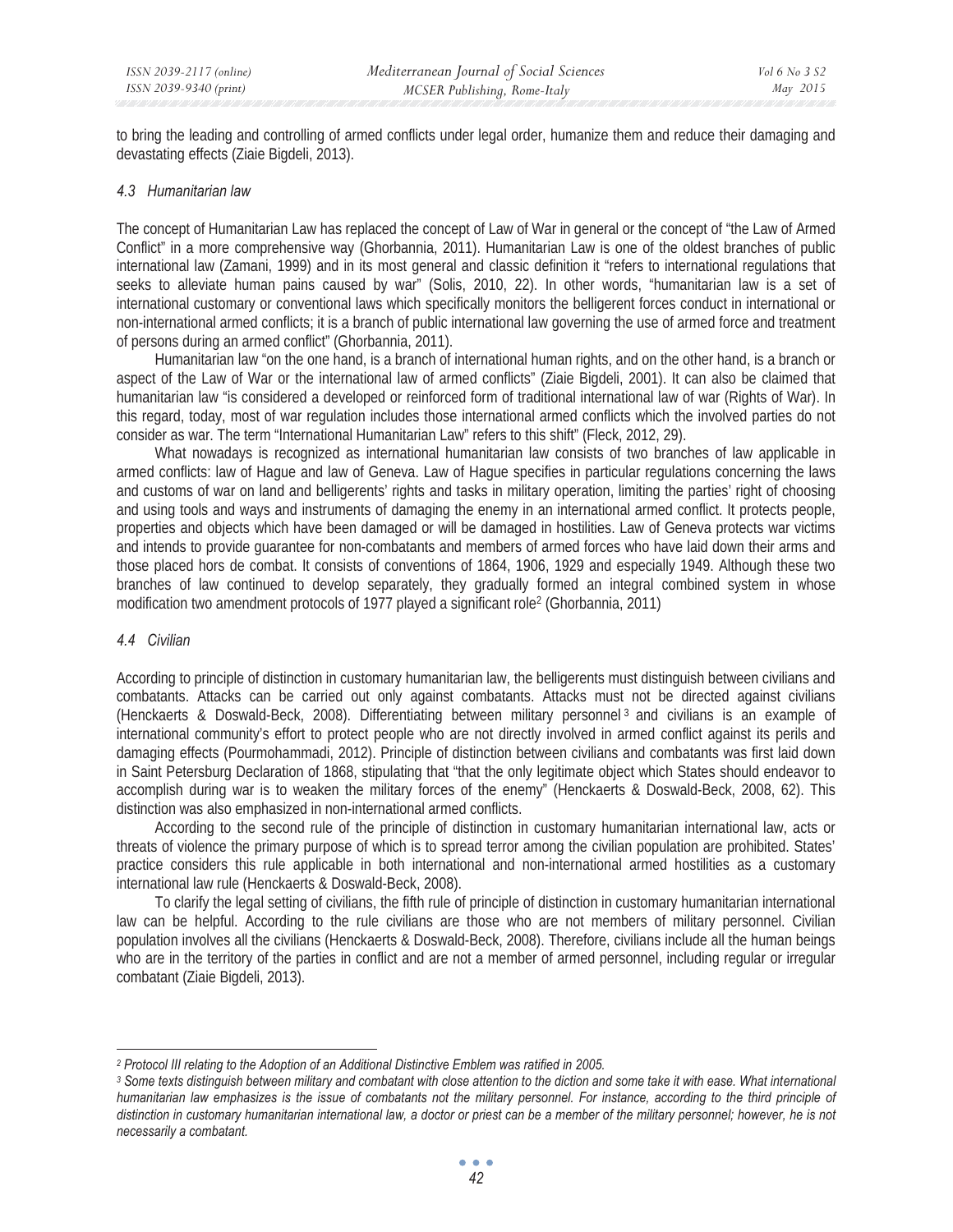# *4.5 Protecting civilians*

Protecting civilians is meaningful in the context of the sixth rule of principle of distinction in customary humanitarian international law, according to which civilians are protected against attacks unless and until they participate directly in the hostilities (Henckaerts & Doswald-Beck, 2008). Based on the document of "interpretive guide to the concept of direct participation in armed conflicts from humanitarian international law viewpoint" provided by International Committee of Red Cross in 2009, direct participation means the special belligerent acts carried out by persons as a part of hostilities between the two parties involved in international or non-international conflict. The components of direct participation include damage threshold, direct cause and belligerent contact (Ziaie Bigdeli, 2013).

## *4.5.1 Public protection of all civilians*

By public protection we mean all the humanitarian affairs, tasks and actions the aim of which is to protect all civilians against the dangers of armed conflict, both international and non-international, to help them to get over the direct effects of the war and to provide them with the necessary conditions of resettlement. The base of granting public protection is the vulnerability of all civilians. As a result, the higher goes their vulnerability, falling under the category of special persons (such as children and women), the more they are protected. In the other words, beside public protection, they enjoy specific protection as well (Ziaie Bigdeli, 2013).

## *4.5.2 Specific protection of some of the civilians*

In regard with granting public protection to civilians and their vulnerability, some more vulnerable people like women and children fall under the category of specific persons and benefit from specific protection as well. In other words, apart from primary and public protection in armed conflicts, due to their gender, age and spiritual and physical conditions, some groups of persons need more protection than other civilians. What is more significant is the fact that, among these specific groups, some persons like pregnant women are in need of more special protection. Despite the fact that some legal texts list these groups as foreigners, refugees, people without citizenship, women, children, journalists, detainees and other civilians, because of the emphasis of this study on women, we continue discussing women.

## **5. Women in Armed Conflicts**

Culture of violence against women and girls has been prevalent in all societies through all time. However, this problem has become more highlighted with the outbreak of war flames and armed hostilities. Consequently, women and violence against them is of those issues that, in recent decades, has seriously attracted a great deal of international organizations including the four treaties of Geneva, added protocols, the UN bodies such as the General Assembly and its resolutions and reports, the Security Council and its various resolutions (thematic or case), human rights organizations like world conferences of human rights, Human Rights Commission and Council, Human Rights Committee, regional organizations like the African Union, and the charts of criminal courts such as the international court for the former Yugoslavia, the international court for Rwanda and special court for Sierra Leon and International Criminal Court. This issue has been in the spotlight since 1990s, when international and domestic armed conflicts increasingly spread, leading to widespread violence against thousands of innocent women and children.

Apart from international human rights support and general protection of civilians stipulated in humanitarian international law, women enjoy other specific supports, too. To be exact, some women, due to their particular situation, benefit from specific supports as well as general supports. Therefore, protection of women against armed conflicts falls under two categories: general protection of women and specific protection of some women (Ziaie Bigdeli, 2013).

## *5.1 General protection of women*

Every woman without exception has the following protections:

- 1. Women must be protected against any violation and be respected by the parties of the conflict in all time and places and in all forms of armed conflicts. Their special protective, health and aid requirements affected by the conflicts must be respected.
- 2. Women are protected against any damage to their honor particularly against any sexual violence including rape, enforced prostitution and other forms of desecration and disgraceful violation and contemptuous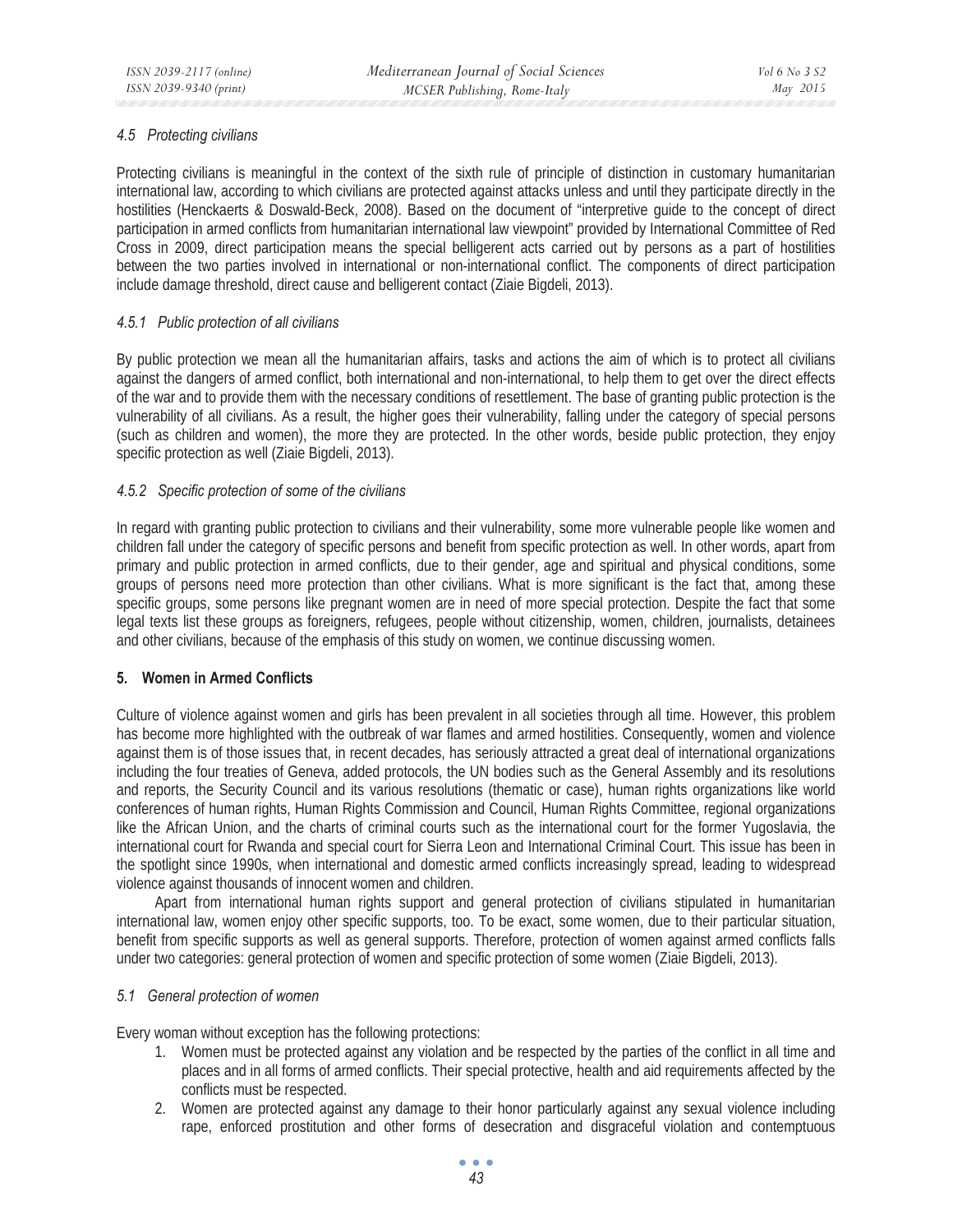| ISSN 2039-2117 (online) | Mediterranean Journal of Social Sciences | <i>Vol</i> 6 <i>No</i> 3 <i>S</i> 2 |
|-------------------------|------------------------------------------|-------------------------------------|
| ISSN 2039-9340 (print)  | MCSER Publishing, Rome-Italy             | May 2015                            |

treatment. All the aforementioned acts are under absolute prohibition.

In addition, the chart of International Criminal Court has included, apart from the above acts, sexual slavery, forced pregnancy and enforced sterilization of women within the war crimes (Ziaie Bigdeli, 2013).

#### *5.2 Specific protection of some of the women*

A group of women enjoy additional or complementary protection, as well as general protection, the most important of which include protection of pregnant women and mothers of under-seven-year-old children, preferential or national treatment with pregnant women and mothers of under-seven-year-old children who are of foreign nationality and live in the land of one of the parties of the conflict, preferential treatment with and specific protection of women who are giving birth and also nursing mothers when distributing aid packages, evacuating women from surrounded areas, immunity of nursery from military attack, protecting transport vehicles of women who have just given birth, traffic freedom for any clothes, provisions, and nutrient foods necessary for pregnant women and those who have just given birth, protecting the detainee women or those prevented from freedom by separating women's detention center from men's, particularly their sleeping place and health facilities, hospital and medical care for pregnant women and women who have just given birth in detention center, receiving food proportionate with these women's physical needs, being frisked by the same gender, legal investigation with pregnant women and mothers having priority, preventing death sentence and execution of pregnant women and mothers of dependent infants (Ziaie Bigdeli, 2013).

#### *5.3 Women and rape*

In our time, rape is a kind of Guerrilla warfare in ethnic wars. Nothing can destabilize the ethnic enemy with such an impact more than raping women. More than half of the raped women in interracial wars are the victims of violators whom they had known before or whom they had met within a 60 kilometer radius. Nearly half of the responding women admit that the men who raped them lived in their villages or the nearby villages. Almost a quarter of responding women knew their rapist(s). Apparently, half of the women who married men from other races were raped by the men from their own races to be punished for this interracial marriage. For a new combatant, raping his ethnic enemy's wife tastes the flavor of an absolute victory over the rival. Woman's body is the emblematic of resistance in interracial wars. The new warrior rapes to shatter the resistance, thinking that by doing so he strikes the crushing blow to his rival. Having concealed his wife, daughter, mother and sister somewhere safe, he goes to seek his rival's wife, daughter, mother and sister. The fighters do not rape because of uncontrolled passion or sex complex. Rape is a military strategy to weaken enemy's spirits. In European interracial wars, rape is equivalent of destroying enemy's home, church or temple, cultural heritage and values (Visniec, 2012). These lines from taken from the drama "Woman's Body like Battleground in Bosnian War" depicts, with a tragic tone, women's situation in nowadays wars.

Of the hot international issues is the systematic rape of women in armed conflicts which is barbarously conducted with the aim of racial extermination (Mo'zenzadegan, Heidari, & Nikoomanzari, 2013). In one of the reports of UN Women organization given in July 2013, it has been declared that plenty of women have been abducted by military men in recent events in Mali and then have been raped.

The 20<sup>th</sup> century witnessed a great and vast change in humanitarian international law regarding raping women at the time of war (Khak, 2008). Part of this change goes back to the horrendous calamities carried out against women in this century. For instance, during World War I, Wilhelm II's soldiers and the Nazi Army raped thousands of women in Belgium. This horrible crime was not without purpose. On the contrary, this was carried out systematically and was used as weapon to cause shock and horror in Belgium and other enemy countries of Germany (Azizi, 2014). In addition, during World War II, about 100,000 to 200,000 women were systematically employed or abducted and, by treating them savagely, were forced to sexually serve Japanese soldiers as "comfort women". Although 80% of these women were Korean (Korea was then one of Japan's colonies), they also included women from Japan, the Philippines, China, Indonesia and Europe. It was supposed that each woman serve about 30 soldiers a day and receive a low wage or nothing at all (Mo'zenzadegan, Heidari, & Nikoomanzari, 2013).

A great deal of reports was given on the Soviet Army raping women and girls in Germany, Hungary, Bulgaria and Yugoslavia. The intense and violence of the Soviet soldiers was so high that few women escaped the rape crime. It's claimed that more than a million women were raped in Germany and in Eastern Germany in particular. Some believe that this systematic rape was done by the Red Army to racially dishonor German women, whom were regarded as the noble race by Reich III. The public rape of women by the Red Army was considered the greatest crime of history against women. According the estimate of a book named "The Fall of Berlin in 1945" by Antony Beaver, around 7.3% of children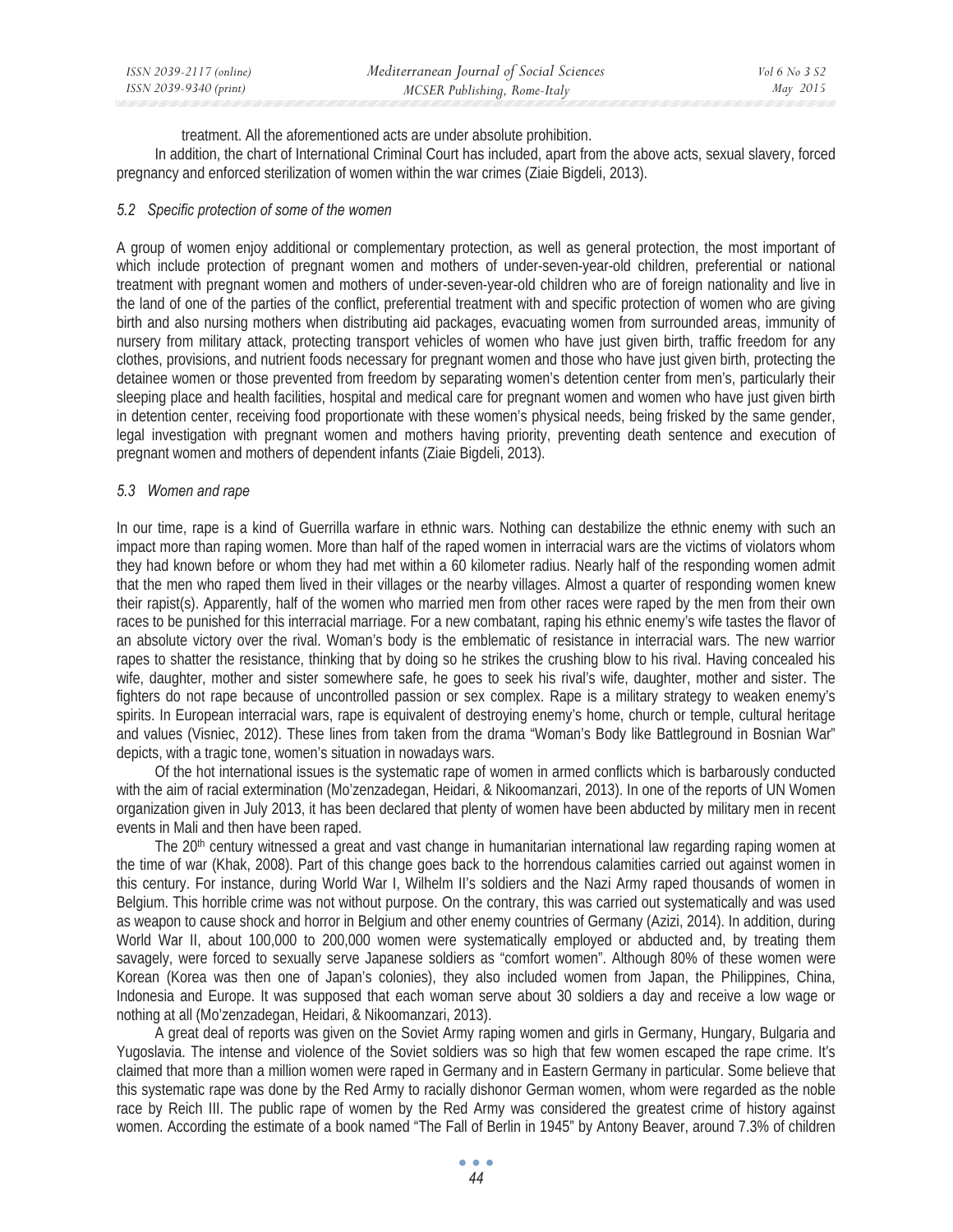born in Berlin between 1945 and 1946 had Russian fathers. Antony Beaver writes that the Russian, from their very entry into Germany, started their systematic rape and in some villages raped all the women from 10 to 80 years old (Azizi, 2014).

In Bosnian War (1992-1995), the most injuries were done to the Bosnian women and children. In this war, which is the greatest genocide in Europe after World War II, Serbian and Croatian soldiers separated Muslim women and even Serbian and Croatian women who had married Muslim men. According to the figures published by the Bosnian state in late September 1992 and the existent reports from former Yugoslavia, at least 20,000 women were raped by the Serbs, the most of which were carried out in the presence of other family members or the villagers. Another report prepared by the EU truth-seeker delegation in December 1992, states that the Serbian soldiers have raped 25,000 most of which were of Muslim ethnicities. The report points out that "in recent months, this act was a part of a conscious pattern of sexual abuse according to which rape was not accidental or haphazard but was employed per se at the service of a strategic purpose" (report of the EU investigation committee on treatment of Muslim women in former Yugoslavia).

It's been estimated that about 250,000-500,000 Tutsi women and girls were sexually abused in Rwanda from April of 1994 to April of 1995. In addition to serious mental problems, women who fall victim to such a crime contract diseases like AIDS and intercourse diseases and give birth to unwanted children, the number of which is estimated to be around 2,000 to 5,000 in current Rwanda. Due to abortion prohibition in Rwanda (or the impossibility of doing it in a timely manner) some women kill the baby after being born and some cause schism and disagreement in family by keeping the baby. Also, with their husbands and fathers being killed, a lot of these women cannot afford to pay the cost of living of these children who are granted the terms like "children of bitter memories", "children of hatred, or "unwanted children" (Mo'zenzadegan, Heidari, & Nikoomanzari, 2013).

According to official statistics, 47 women are raped every hour during civil war in the Democratic Republic of Congo, where is known as the worst place for women in the world. The UN has reported that about 15,000 women were raped in Eastern Congo in 2009 and 2010 and states that these figures are estimated. This collective bitter experience has found its way in language and culture in a way that the idiom "taken into the forest" refers to being raped.

The Syrian civil war which commenced in 2010 led to people took refuge in groups of 10,000. Out of 8 million Syrian refugees, at least 2 million and 400 thousand have taken refuge in other countries and the rest are wandering around the country. Women consists more than half of these figures. Rape and sexual abuse of women, social insecurity and violence against women are the aftermath of such massive exodus and wandering. There are documented reports in all the countries receiving the Syrian refugees about sexual violence, threatening and intimidating women, forcing to prostitution, rape, forced marriage with girls and sexual slavery of women. In Alza'atry camp in Jordan, the biggest refugee camp of Syrians with the population of 125,000, there have been formed networks of organized crime, whose activities consist of raping women and then forcing them to prostitute, abducting and intimidating them. Out of one million Syrians living in Turkey, most of those living outside the refugee camps do not have identity papers. Women and girls being raped are not willing to report. The non-governmental organization named "Refuge", whose center is in Diyarbakir and was founded in 2001, has some documents containing interviews with Syrian refugee women which reveals hundreds of cases of rape by the Turkish officers and military.

In a widespread study on sexual violence against Syrian refugee women which was carried out in 2013 with the cooperation of the UN Women Organization, the Norwegian Refugees Society, the Law and Political Sciences College of Salahiddin University in Kurdistan, Iraq and Waroyn Foundation for Women's rights, more than 63% of women admitted that they had been subject to sexual violence including dishonoring, beating, sexual harassment, enforced sexual intercourse, threatening, intimidating and rape. A number of these acts of violence were done by the men who worked in different sections of the UN, international and national organizations, officers issuing identity papers for the refugees and those in charge of refugees' affairs. The participating women had settled in Domiz camp and in Erbil, Dehuk and Süleymaniye. The irony of this massive violation in Kurdistan of Iraq is the fact that the Kurds themselves were the victims of one of the greatest genocides of the century with 182,000 victims and thousands of cases of rape against women during Baath reign in Iraq in 1980s.

And finally in Iraq, the ISIS, which is a terrorist armed group, attacked Shingal at the night of August 1, 2014 and captured the town. Having raped women, they took Christian and Yazidi women to one of the bazaars of Mussel to sell them as war slave. ISIS in Mussel and Shingal, consider women their own plunder and have no respect and honor for them. They publish pictures of their gang raping Shia and Yazidi girls on the net to take advantage of this sexual horrification as a winning card in war of nerves.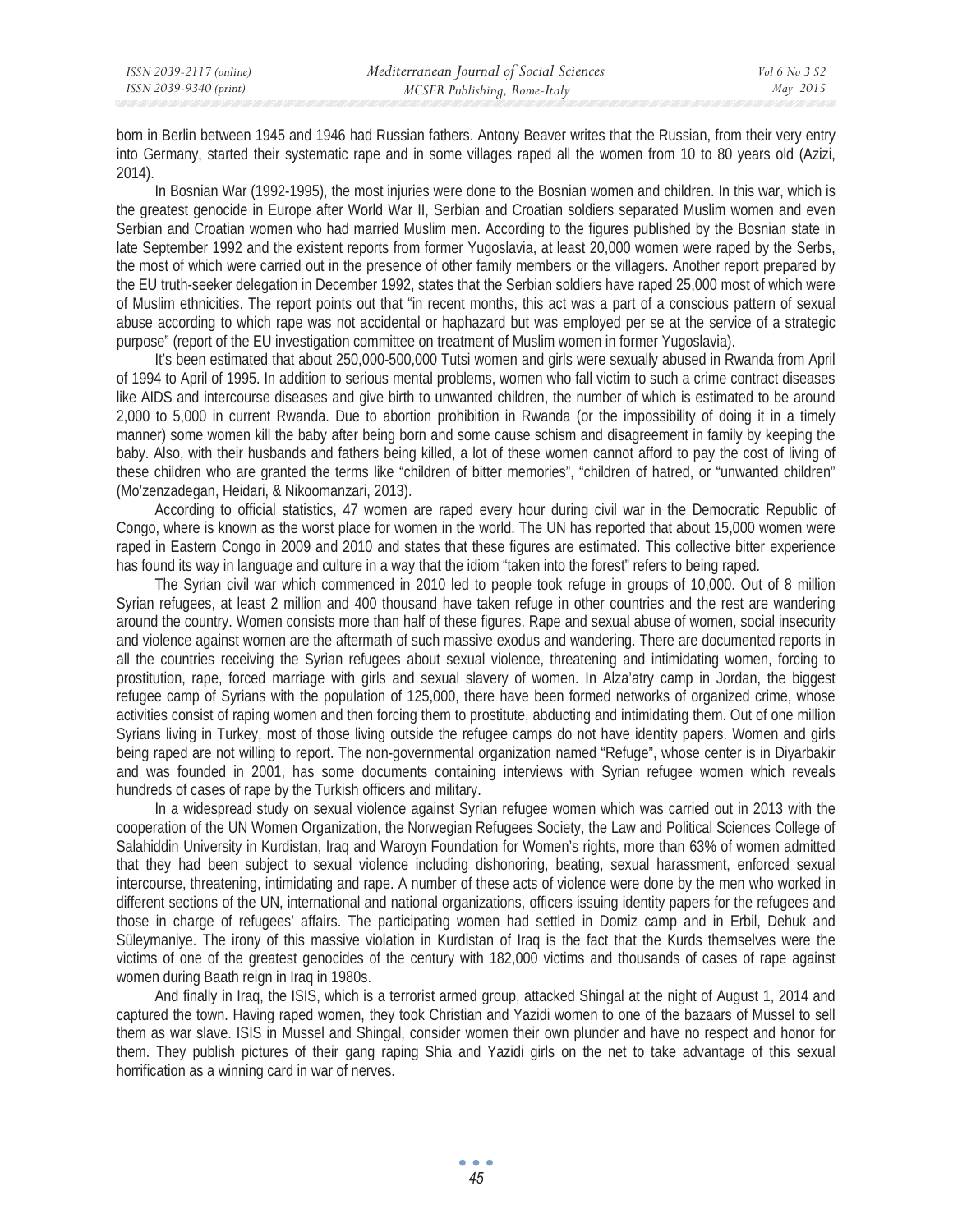#### *5.4 Women and protection against sexual violence*

From international law point of view, sexual violence and its most important form, i.e. rape, has been stipulated as the example of war crime, also as one of the crimes against humanity and as one of the examples of torturing in the statute of Criminal International Court. Based on the verdict issued by the criminal court of Rwanda in "Akayesu" case, sexual violence means "any act of sexual characteristic done against a person in a compulsory situation and manner" (Akayesu Case, 1998, 688; cf. Akhgari Bonab, 2009, 194). Sexual violence is not limited to sexual assault on physical integrity of a person and it might include acts that do not involve sexual intercourse or the smallest physical contact.

Additionally, explaining sexual violence, the criminal court of Rwanda in its verdict on Furundzija Case clearly mentions this fact that in realization of sexual violence physical contact is not a condition: "important sexual violence which is even less than sexual intercourse is punishable. This prohibition includes all the cases of abuse and illegitimate sexual use done against physical, ethical and spiritual integrity of a person by way of force, threat to use force or hoorifii, leading to insulting and humbling the victim's personality (Furundzija Case, 1998, 168; cf. Akhgari Bonab, 2009, 194). Generalizing the concept of sexual violence to mental injuries and attacks can be seen in the report of special reporter of the commission of preventing discrimination and protection of minorities in report "Forms of Contemporary Slavery". In the report, sexual violence is defined as follows: "sexual violence includes physical and spiritual attacks done on the sexual characteristics of a person such as forcing the person to get naked in public, injuring a person's private parts, or cutting women's breasts."

#### *5.5 Criminalizing sexual violence and related criminal terms*

As was mentioned above, sexual violence is subject to criminalize under various legal terms according to international criminal law. In addition, it is stipulated in Security Council resolution number 1820 that sexual violence has criminal terms of crime against humanity, war crimes and torture. These terms have been taken into account in the statute of International Criminal Court and sexual violence has been criminalized under such terms (Akhgari Bonab, 2009).

The statute of International Criminal Court, article 7 has described "rape, sexual slavery, enforced prostitution, forced pregnancy, enforced sterilization and any other kind of sexual violence of such proportions" as crimes against humanity and has put it among crimes subject to the court's jurisdiction. Article 8 of the statute on "war crimes" lists committing these acts, both in international armed conflicts and domestic armed conflicts, as war crimes and subject to prosecute, trial and punishment in International Criminal Court, particularly when they are carried out in a program or policy or in a comprehensive manner (Momtaz & Ranjbaran, 2008). In the following, every example of sexual violence in the statute of International Criminal Court is explained.

## *5.5.1 Rape*

Of various examples of sexual violence, rape is the most salient instance of violence against women through centuries of hostilities, which nowadays is considered as an example of war crimes, crime against humanity and "in specific conditions, is an example of torture" (Furundzija Case, 1998, 171, cf. Akhgari Bonab, 2009, 200).

Rwanda criminal court defined rape as follows: "physical and sexual violence against a person under conditions which is forceful and using force" (Akayesu Case, 1998, 596; Akhgari Bonab, 2009, 205). Of course applying force does not require to be accompanied with physical pressure; however, threatening, intimidation, extortion and violence and other forms of compulsion which subject the victim to horror and disappointment can lead to compulsory situation. In addition, compulsion might be intrinsic in particular situations like armed conflicts and curfew in which the victim finds him/herself.

International Criminal Court for former Yugoslavia accepted the following factors as the crime of rape "1. sexual penetration, though not deep: a) in the victim's anus (the person being raped) by the sex organ of the doer or any other object used by the doer. b) in the mouth of the person being raped by the doer's sex organ. 2. by compulsion or force or threatening to force against the victim or the third person (Furundzija Case, 1998, 185; Akhgari Bonab, 2009, 206).

## *5.5.2 Sexual slavery*

In definition, sexual slavery means "the doer grants to himself possession right over the other person by acts like buying and selling, renting, exchange and the like, forcing them to do sexual acts" (Mirmohammadsadeghi, 1998). Accordingly, the most salient example of sexual slavery through history is "comfort women" centers established by Japan's armed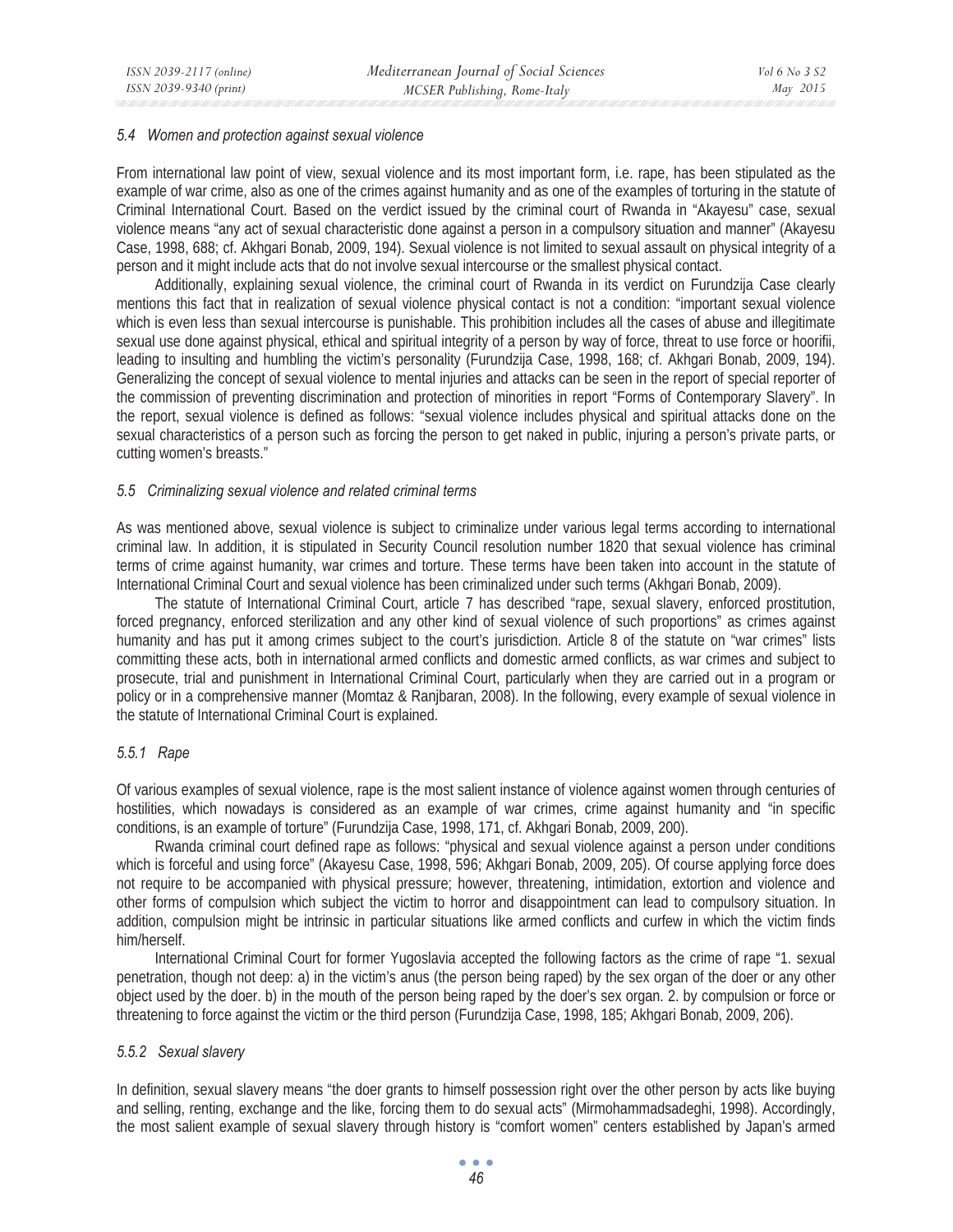forces during World War II. The more recent examples were "rape camps" set up by the Serbs in former Yugoslavia.

According to the opinion of the Primary Commission of the statute of International Criminal Court the elements of this crime consist of "1. The accused has applied the authority resulting from possession right in the case of one or some persons; for instance, he has taken action to sell or buy, lend or exchange persons or has imposed deprivation of liberty on them; 2. The accused has forced a person or persons to do act or acts of sexual nature".

# *5.5.3 Enforced prostitution*

Some texts and sources know a lot of the examples of enforced prostitution as overlapping with sexual slavery; however, the outstanding feature of enforced prostitution, which distinguishes it from sexual slavery, is the presence of financial or non-financial advantage created for the doer of the crime of forcing to prostitute or other person, or is expected to gain in the exchange or in relation with the acts of the person being raped. This issue has been clearly stipulated in the draft of Rome Statute of International Criminal Court in 1998: "the crime of enforced prostitution may include a situation which has not reached slavery but the person has surrendered to sexual acts in that situation to be immune from the following injuries or to get something necessary for his rescue (Dayhim, 2001).

In general, it can be said that "forcing to prostitute is a form of sexual slavery in which the element of financial or non-financial benefits of the accused or the other persons is added to the public elements of sexual slavery" (Kittichaisaree, 2010). Also, the elements of enforced prostitution, according to the draft of International Criminal Court, consist of "1. The doer, by force or threatening to use force or compulsion has made a person or persons carry out an act or acts of sexual nature; 2. The doer or other person, in exchange for or in relation with acts of sexual nature has acquired financial benefits or other advantages, or was expected to acquire".

# *5.5.4 Forced pregnancy*

Forced pregnancy is of those war crimes which has no record in Additional Protocol II (1997) and article 8 of the statute, as defined in article 7 of the very same statute, puts it among the major violations of rules and customs of war in domestic armed conflicts (Momtaz & Ranjbaran, 2008).

According to article 7(2), the crime of forced pregnancy includes "illegal imprisonment of a woman who has forcefully been pregnant with the aim of affecting the ethnic combination of a population or other salient acts of violation of international law. This definition must not be interpreted in any way in a way that affects the countries' domestic law concerning pregnancy." This constraint clarifies that prohibition of forced pregnancy does not limit the states' authority to control birthrate and the execution of abortion according to their religion and constitution (Akhgari Bonab, 2009).

According to the draft of the statute of International Criminal Court, the main elements of forced pregnancy consist of "1. the accused has detained one or more women; 2. the above woman or women have forcefully been pregnant; 3. the accused was going to keep the woman or women pregnant to change a population combination or to commit another important violation against international law".

## *5.5.5 Enforced sterilization*

Due to medical tests conducted against prisoners of war and civilians during World War II as punishment, especially in the camps of forced labor, this crime has been subject to opposition and disapproval. Sterilization without consent can be interpreted as genocide when committed with calculated purpose to annihilate all or a part of people of a group.

Regarding the proposed elements of this crime in the draft of the Primary Commission for International Criminal Court, enforced sterilization can be defined as follows: "the accused deprives a person of the possibility of biologic reproduction and intercourse without any medical reason and without his/her consent. The consent resulting from trick and deception is not acceptable at all. In addition, the temporary measure to control population growth are not subject to this law" (Mirmohammadsadeghi, 1998).

## *5.5.6 Any other sexual violence of this same proportion*

By including this paragraph, the regulators of the statute have sought to bring all forms of sexual violence which were not stated in article 7(g) under inclusion of the statute, that is, any kind of violence applied for the sake of sexual purposes or passionate aims are subject to crimes against humanity.

According to the draft of the Primary Commission for the International Criminal Court, the specific elements of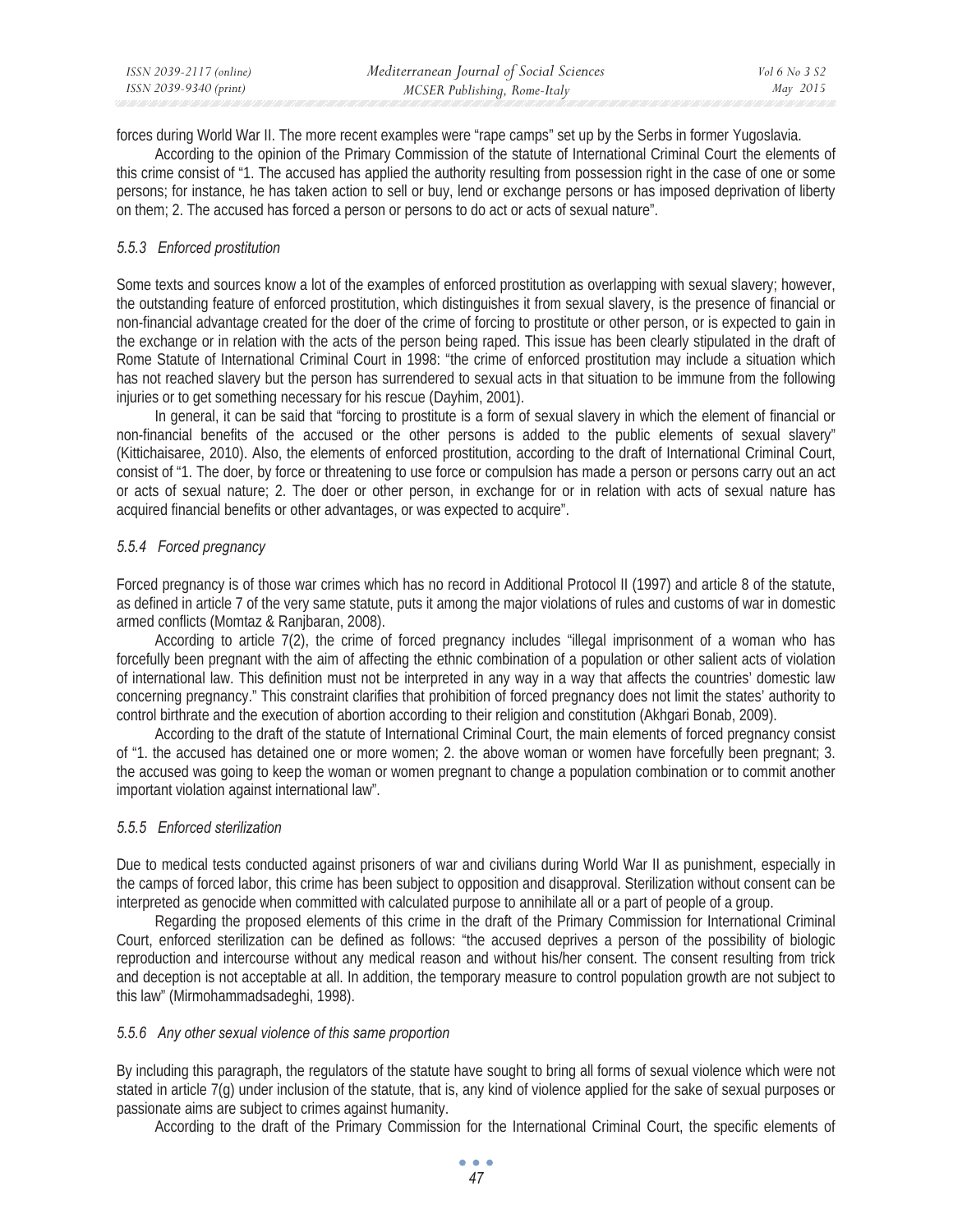sexual violence include: 1. the doer has committed an act of sexual nature against a person or persons, or by the use of force or compulsion has caused such person or persons to do an act of sexual nature such as fear of violence, force, detention, mental oppression, or abuse of power against such person or persons by using a compulsory setting or by using such person or persons' inability to give real consent; 2. The above conduct should have the intensity comparable with other crimes mentioned in the paragraph; 3. the doer was aware of the real conditions and situation creating the intensity of the act."

#### *5.5.7 Other similar inhumane acts*

The term "other inhumane acts" was used for the first time in paragraph 3, article 6 of the statute of Nuremberg Trial and ever since this paragraph has been considered in different documents. Maybe the main reason of using this term in different documents was to ascertain that there is no violation in the law concerning classifications and terms of crimes against humanity. In other words, this term demonstrates that the list of the acts stipulated in these documents is not comprehensive and widespread (Akhgari Bonab, 2009, 213).

According to Primary Commission of Rome Statute of the International Criminal Court, the specific elements of "other inhumane acts" include "1. By inhumane acts, the doer causes huge suffering or serious injury to the person's body or his/her physical or spiritual health; 2. The above acts have similar features with the acts mentioned in paragraph 1, article 7 of the statute; 3. The doer is aware of the real situation which stabilized the feature of the act".

#### **6. Findings and Discussion**

Considering the fact that despite various legal support (as it was mentioned in the two public terms and the eleven specific terms) in conventions, resolutions and the reports of international organizations and bodies, not only violence against women in domestic and international hostilities has not stopped but it also is increasing. In this study three fundamental questions are asked. First, what are the kinds of law and support mechanisms for women in international documents and treaties? Second what are the examples of violation of women's rights in recent conflicts? Third, are the current support mechanisms capable enough of protecting women at the time of armed conflicts? In previous sections, effort was made to answer the first and second questions in a clear manner. The answer to the third question is also implied in the sections. In this section, effort is made to answer more exactly the third question.

As it was pointed out in the quotation of the Secretary General in the beginning lines, violence against women "continues" to persist in the world. The emphasis on the word "continue" suggests that despite "the significant development" of many countries in "changing law, policies, functions and approaches" concerning battling violence against women, this "systematic and prevalent human rights abuse" has remained in the world, particularly in domestic and international conflicts. Accordingly, the third question can be altered in this way: why are current support mechanisms in armed conflicts not capable of providing women with the necessary protection? Considering this study and previous studies, a part of the answer lies in the diction wisely used by the Secretary General: "curtain of tolerance". To be more exact, "there have remained a lot of acts so that the curtain of tolerance that sometimes covers violence against women is torn apart."

As we know, facts like recent wars and the quality of providing or not providing humanitarian support of civilians, especially women, depends on controlling abundant variables including cultural factors (beliefs, principles, and national norms), psychological factors (policy-makers' tendencies and spirits), international factors (location and regional and international ties), social factors (national manner, ethnic structure, social history, minorities' situation, gender relations) and political factors (government's structure and history, state/nation relations) and also the relation between these factors.

Although there has been significant development throughout the world in decreasing sexual violence against women, particularly approval of the Statute of International Criminal Court and inclusion of most of the examples of sexual violence, women and girls are still subject to various sexual assaults and the conflicting parties exploit sexual violence against women as a weapon (See recent cases in Congo, Syria and Iraq). Advice and proposed solution in this regard is to teach people, women in particular, around the world to state such incidences without any fear, in case of happening, so that by legal prosecution of the doers of these crimes reoccurrence of such calamities is prevented. The question that comes up is that considering the above variables especially cultural and social ones, how realistic is this expectation from domestic and international wars, specifically those occurring in Asian and African countries? What causes lack of evidence in this regard originates from this very fact. Therefore, with emphasis on showing effective reactions when the crime is committed (acts of violence committed against women); we must help to increase public